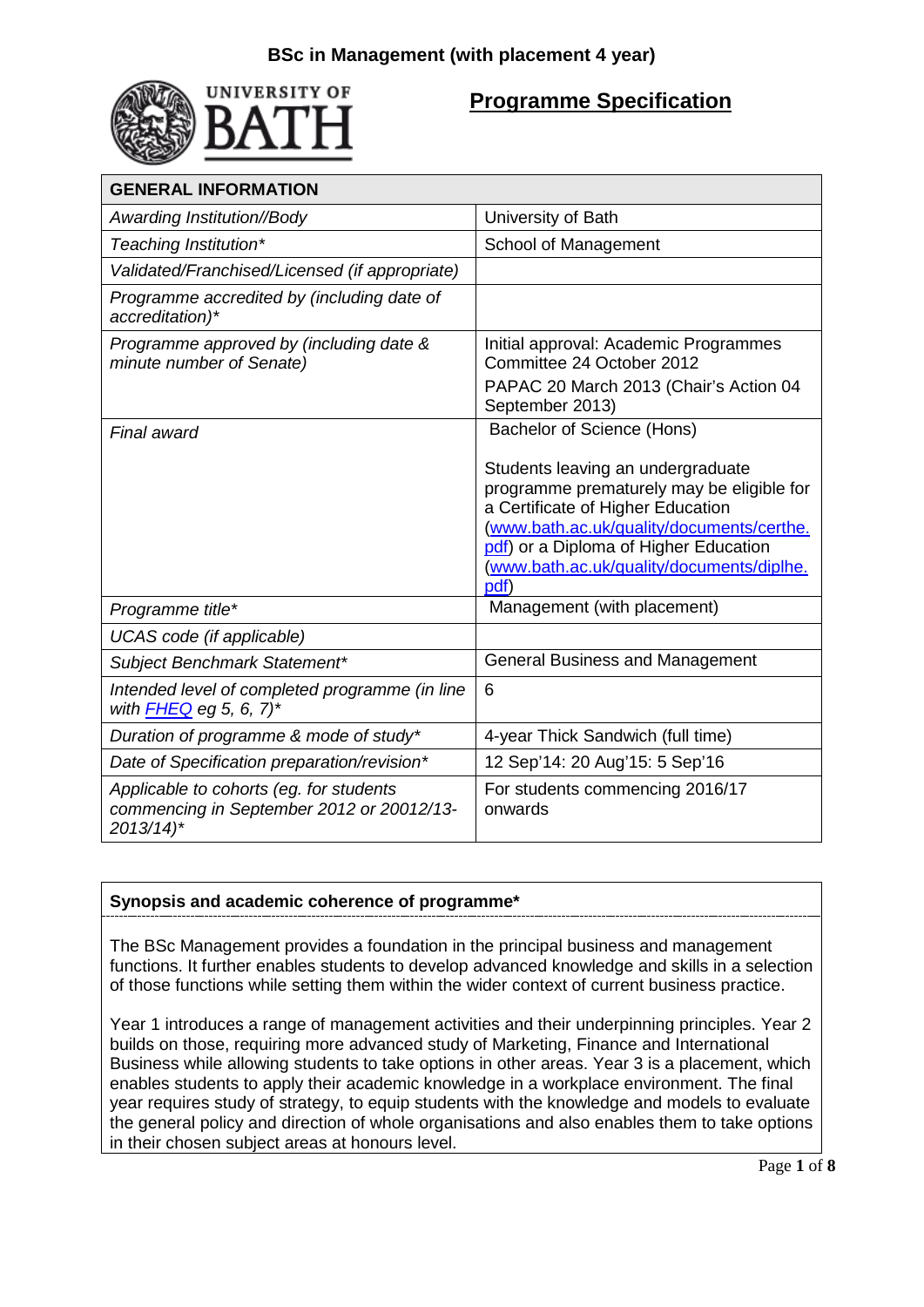### **Educational aims of the programme\***

The general ethos of the programme fits with the wider aims of School programmes by encouraging students to link advanced academic study of management disciplines with the practical application of theory.

The aims of the programme are to provide students with:

- a firm understanding of the major areas of business practice to support a coherent understanding of the way in which concepts and models of management theory may be applied;
- an ability to analyse and evaluate business and management problems so that they can reach considered and appropriate conclusions, and can competently communicate the reasoning behind these conclusions;
- an opportunity to attain their full academic potential, within an environment which is constructively critical and where current research of staff members informs their teaching;
- a flexible educational framework that enables students to choose among a range of advanced courses, set in the context of multidisciplinary study where intellectual rigour and analytical skills are rewarded;
- practical experience in the application of knowledge gained at University and evaluation of its relevance in business practice through placement activities
- opportunities to develop team leadership, presentational, time management and communication skills and demonstrate them in placement organisations;
- self-development and assessment competencies necessary for the development of life-long learning.

The programme is designed to prepare students for managerial and administrative careers in industry, commerce and public administration and for professional training in such fields as finance, marketing, consulting, human resource management, and organisational development. Additionally, the transferable skills that the programme develops will support students in progressing to a wide variety of graduate career paths.

**Intended learning outcomes \*** (including teaching, learning and assessment methods, specifying those applicable for interim awards where appropriate)

Units will be studied through a mixture of lectures and tutorials, as specified in the unit templates. Assessment, similarly specified, will be through a variety of forms: individual assignments; group assignments'; presentations; exercises; in-class tests, and closed- and open-book examinations.

| Knowledge & Understanding: | By the end of the degree, students will be able to<br>display: |                                                                                                                                                                                                     |
|----------------------------|----------------------------------------------------------------|-----------------------------------------------------------------------------------------------------------------------------------------------------------------------------------------------------|
|                            |                                                                | a sound understanding of theories of business and<br>management and be able to appraise models and<br>evidence critically in both academic and<br>organisational settings.                          |
|                            |                                                                | a sound understanding of the external environment<br>(economic, legal, social, political) in which<br>organisations operate, and the relationships between<br>organisations and their stakeholders. |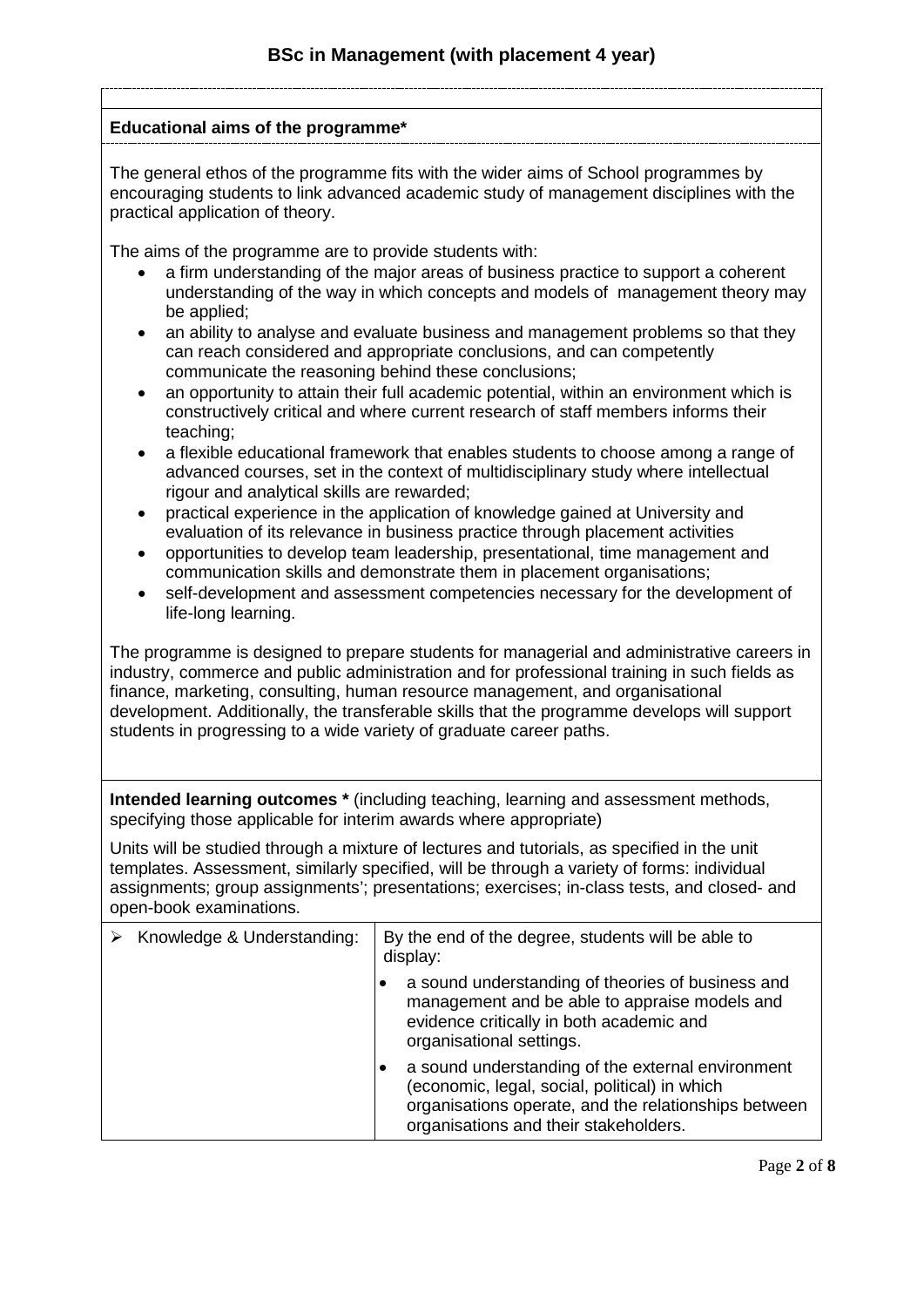|                                            | an awareness of the implications of changes in<br>٠<br>business and management practice for the strategic<br>development of organisations.                                                                                                                                                                              |  |
|--------------------------------------------|-------------------------------------------------------------------------------------------------------------------------------------------------------------------------------------------------------------------------------------------------------------------------------------------------------------------------|--|
| <b>Intellectual Skills:</b><br>➤           | Graduates of the programme will have demonstrated an<br>ability to:                                                                                                                                                                                                                                                     |  |
|                                            | evaluate and interpret new information, and engage<br>in problem solving, thereby demonstrating a capacity<br>to think clearly and logically about a range of<br>contemporary business issues.<br>apply models and concepts for strategic decision-<br>٠<br>making in a complex environment of contemporary<br>business |  |
|                                            | exercise independent judgement and construct a<br>reasoned argument accompanied by evidence in<br>support of conclusions.                                                                                                                                                                                               |  |
|                                            | evaluate the applicability of principles and concepts<br>in a specific business setting.                                                                                                                                                                                                                                |  |
| <b>Professional Practical Skills:</b><br>⋗ | Graduates of the programme will be able to:.                                                                                                                                                                                                                                                                            |  |
|                                            | understand the structure of employing organisations<br>٠<br>and be capable of investigating and assessing career<br>options prior to graduation.                                                                                                                                                                        |  |
|                                            | use their experiences in placements and projects to<br>٠<br>inform their career choices and to put to use<br>immediately in employment the skills they have<br>developed.                                                                                                                                               |  |
|                                            | work in managerial or professional capacities in the<br>٠<br>private, public or voluntary sectors, or proceed to<br>postgraduate programmes in business administration<br>or related disciplines.                                                                                                                       |  |
|                                            | demonstrate consistent and effective analytical skills<br>$\bullet$<br>that will be useful in their careers                                                                                                                                                                                                             |  |
|                                            | contribute to management decision-making in a<br>٠<br>range of functional areas.                                                                                                                                                                                                                                        |  |
|                                            | evaluate the way in which they learn and develop<br>٠<br>through a period of experience in work.                                                                                                                                                                                                                        |  |
|                                            | be able to develop their own careers through applying<br>$\bullet$<br>the skills they have gained in real world situations<br>and adapting to future changes in the wider context<br>of business and society.                                                                                                           |  |
| Transferable/Key Skills:                   | Graduates of the programme will be able to:                                                                                                                                                                                                                                                                             |  |
|                                            | demonstrate consistent and effective written and oral<br>communications skills, both individually and in a<br>group environment.                                                                                                                                                                                        |  |
|                                            | communicate information effectively to audiences of<br>٠<br>different kinds.                                                                                                                                                                                                                                            |  |
|                                            | analyse quantitative data and apply statistical<br>$\bullet$<br>techniques appropriately.                                                                                                                                                                                                                               |  |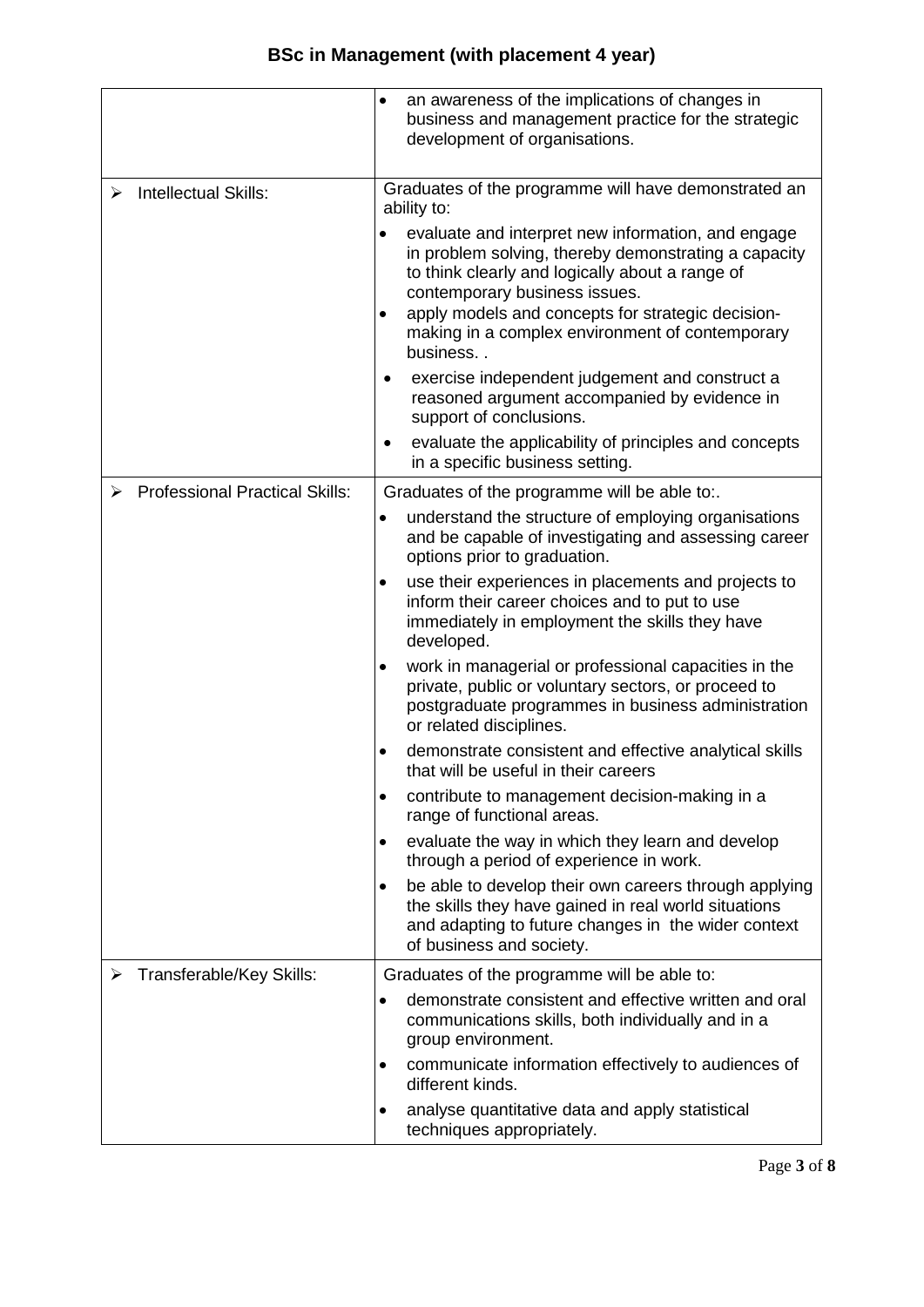## **BSc in Management (with placement 4 year)**

| plan, organise and prioritise their time effectively.                                                          |
|----------------------------------------------------------------------------------------------------------------|
| work effectively in teams.                                                                                     |
| appreciate their own strengths and weaknesses as<br>learners and plan their future educational<br>development. |
| manage workplace relationships, e.g. with line<br>managers and colleagues.                                     |
| use information technology effectively in the context<br>of analysing business problems.                       |
|                                                                                                                |
|                                                                                                                |

**Structure and content of the programme** (including potential stopping off points)

*(Append the relevant programme description (PD) form(s) and cross reference below)*

The programme lasts for four years full-time, in which an industrial placement provides practical experience to complement broadly based multi-functional study.

Year 1 comprises a set of core units, which cover areas of business practice such as Marketing, Operations, Accounting, Finance and Human Resource Management. Students will also be required to develop skills in quantitative analysis and the study of the wider context of international business.

Year 2 builds on this foundation by requiring students to take units in a number of those subjects at an intermediate level, notably Marketing, Finance, International Management and Business Analytics. They are also able to choose options which will deepen their understanding of some of the other subject areas, such as Human Resource Management and Accounting.

A placement is core to the programme. Students must undertake a minimum of 39 weeks work in Year 3. Undertaking the Professional Development Programme is required of the students to encourage them to prepare for and reflect on their experience of applying for and working on placement.

Year 4 requires students to take units in Strategy, to give a core of advanced knowledge for all students on the programme, while also allowing students to take a range of options that build on core and optional units taken in Year 2. Subjects will be available that reflect the research interests of all the subject groups in the School of Management.

See programme structure attached separately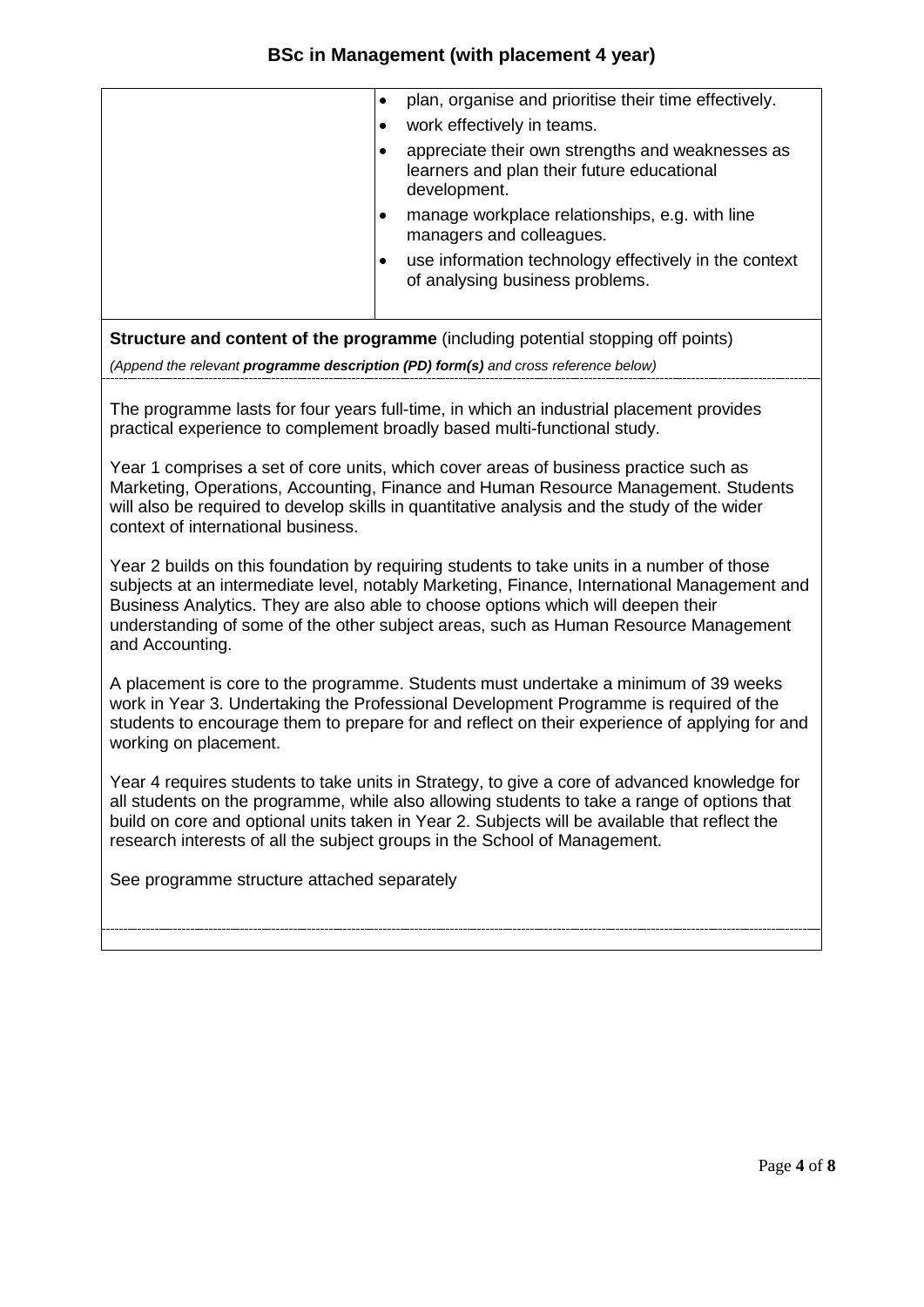**Details of work placements / work-based learning / industrial training / study abroad requirements**

The placement will take place in Year 3 of the programme.

The placement is valued at 60 credits and is assessed on a pass/fail basis. Students must satisfy the following conditions in order successfully to complete the placement and gain the relevant credits:

i) carry out to a satisfactory standard the work prescribed by the employing organisation for a minimum of 39 weeks and adhere to the Code of Practice laid down by the Placements Office;

ii) complete satisfactorily the prescribed preparation work before placement period;

iii) complete satisfactorily the prescribed post-placement debriefing including any written work which is required and pass this work. A student who fails to reach the minimum standard must resubmit the work to a satisfactory standard within a set time period.

**Details of support available to students** (e.g. induction programmes, programme information, resources)

1. An induction programme for students at the start of the first year is organised by the School of Management. This complements a more general induction programme offered by the University. New students are issued with the Programme Handbook. This contains information about academic and pastoral matters: the degree structure and also the Unit Catalogue for the 1st year (the whole unit catalogue can be consulted at any time on the University's web pages); standard information about student support services produced by the University and general advice about the personnel and resources available in the School of Management. They receive the current Guide to Student Support Services. They are introduced to their first-year subjects and teachers and given advice on studying and skills development.

2. Where there are changes to the programme, e.g. in the availability of optional units, the Director of Studies updates those students on the changes.

3. Each student is assigned a personal tutor, normally for the whole of their programme. The tutor's task is to advise tutees on any aspect of the programme, including on choices arising and how to approach their studies. They review individual progress with their tutees on a regular basis, helping students to identify areas of strength and weakness and to devise appropriate strategies to remedy them, advising them to seek further assistance where necessary. They advise tutees on non-academic matters to the best of their ability, drawing attention to more specialised support services on campus where appropriate. They also act as referees for their tutees when asked to do so.

4. All teaching staff are available to see students in regular office hours or by appointment; students are always encouraged to seek advice from academic staff.

5. The Placements Officers provide considerable assistance and guidance throughout the placement process. They oversee the PDP programme, which enables the students to develop their transferable skills via major company presentations, mock interviews and by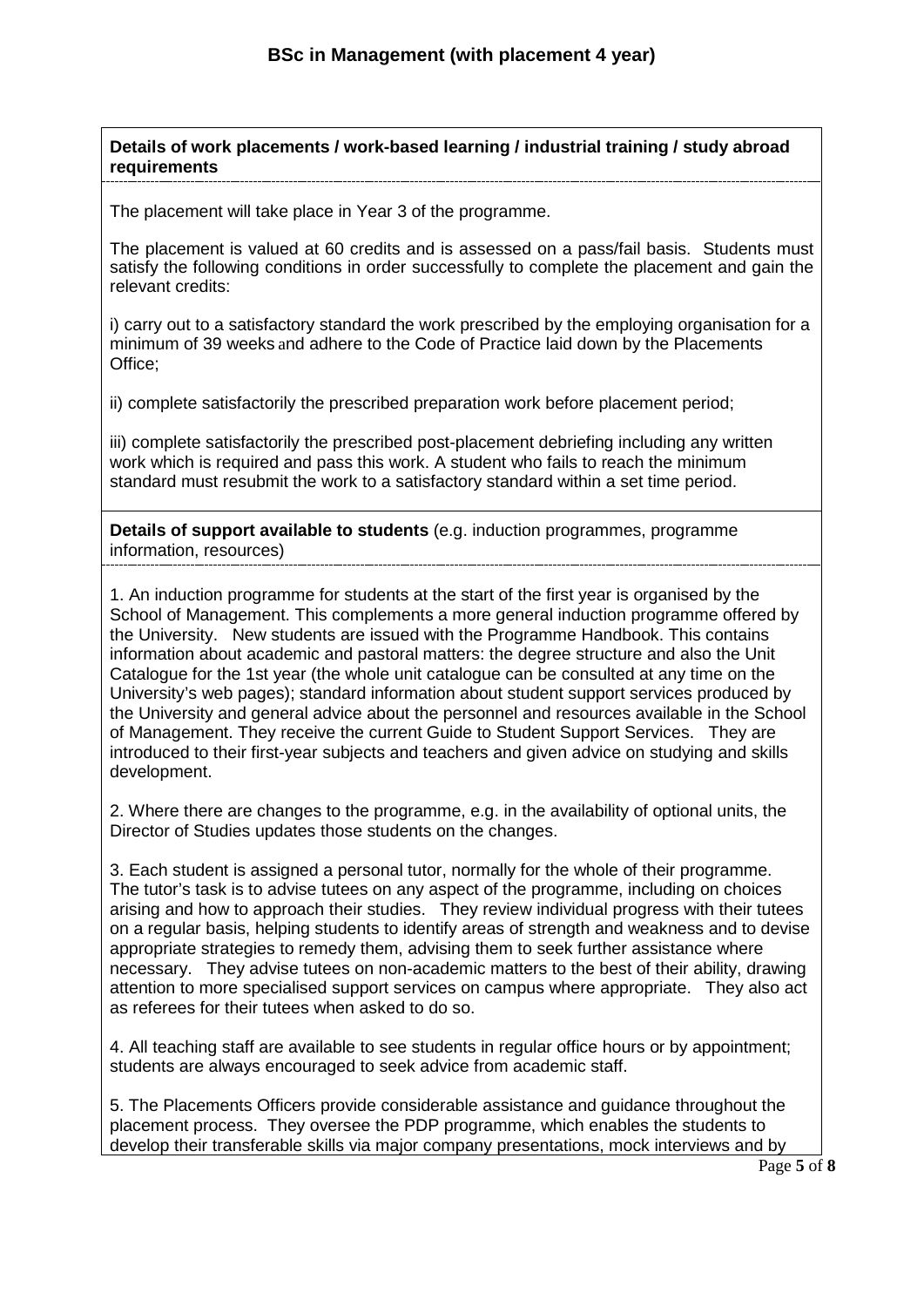encouraging students to work closely with the Careers Service. Students consult the Placements Officers as they apply for placements. While on placement, students will be visited either by a Placements Officer or by a member of academic staff. Placements Officers do not, however, guarantee to find the ideal placement for every student or guarantee everyone a full year placement.

6. The Student Experience Officer is also a member of staff who is available for students to consult about academic requirements. Students are encouraged to make use of the Student Experience Officer's knowledge in identifying areas of academic weakness and the resources that are available in the University for support.

7. The School of Management has its own IT resources in addition to computer resources provided through Bath University Computer Services (BUCS).

The School's policy is to integrate its support services with those provided centrally by the University. These services provide information, advice and support relating to accommodation, emotional difficulties, assessment of needs and provision of support relating to disability, student funding, general welfare, academic problems, student discipline and complaints, careers, international students, spiritual matters, part time work, security and personal safety. The Students' Union can also provide advocacy for students. More information about these services can be accessed via:

http://www.bath.ac.uk/students/support/. There are also Medical and Dental Centres, and a Chaplaincy on campus that are very experienced in meeting the needs of a student population, and a University nursery and vacation play scheme to provide childcare for older children during the school holidays.

Students are encouraged to stay in University halls of residence during their first year and will be supported in their transition into University life and study by Resident Tutors. These are postgraduate students or staff who live in the halls of residence and are responsible for the general welfare, health and safety and discipline of student residents.

## **Admissions criteria** (including arrangements for APL/APEL)

The standard criteria are:

GCSE

Essential- English and Mathematics grade B or 6 (or equivalent) Preference for grade A or 7 (or above)

and

A Levels

## **Typical Offer**: AAA/A\*AB at A2 Level

**Alternate Offer**: AAB with specified grades per subject plus one of the following:

- o Grade A in an EPQ
- o Grade B in the Welsh Bacc Advanced Skills Challenge Certificate
- o Grade M1 in Cambridge Pre-U Global Perspectives

Information on preferred subjects and subject combination can be found here: [http://www.bath.ac.uk/study/ug/prospectus/subject/business-administration/entry](http://www.bath.ac.uk/study/ug/prospectus/subject/business-administration/entry-requirements/)[requirements/](http://www.bath.ac.uk/study/ug/prospectus/subject/business-administration/entry-requirements/)

or

International Baccalaureate - 36 points including 6, 6, 6 or 7, 6, 5 in three Higher Level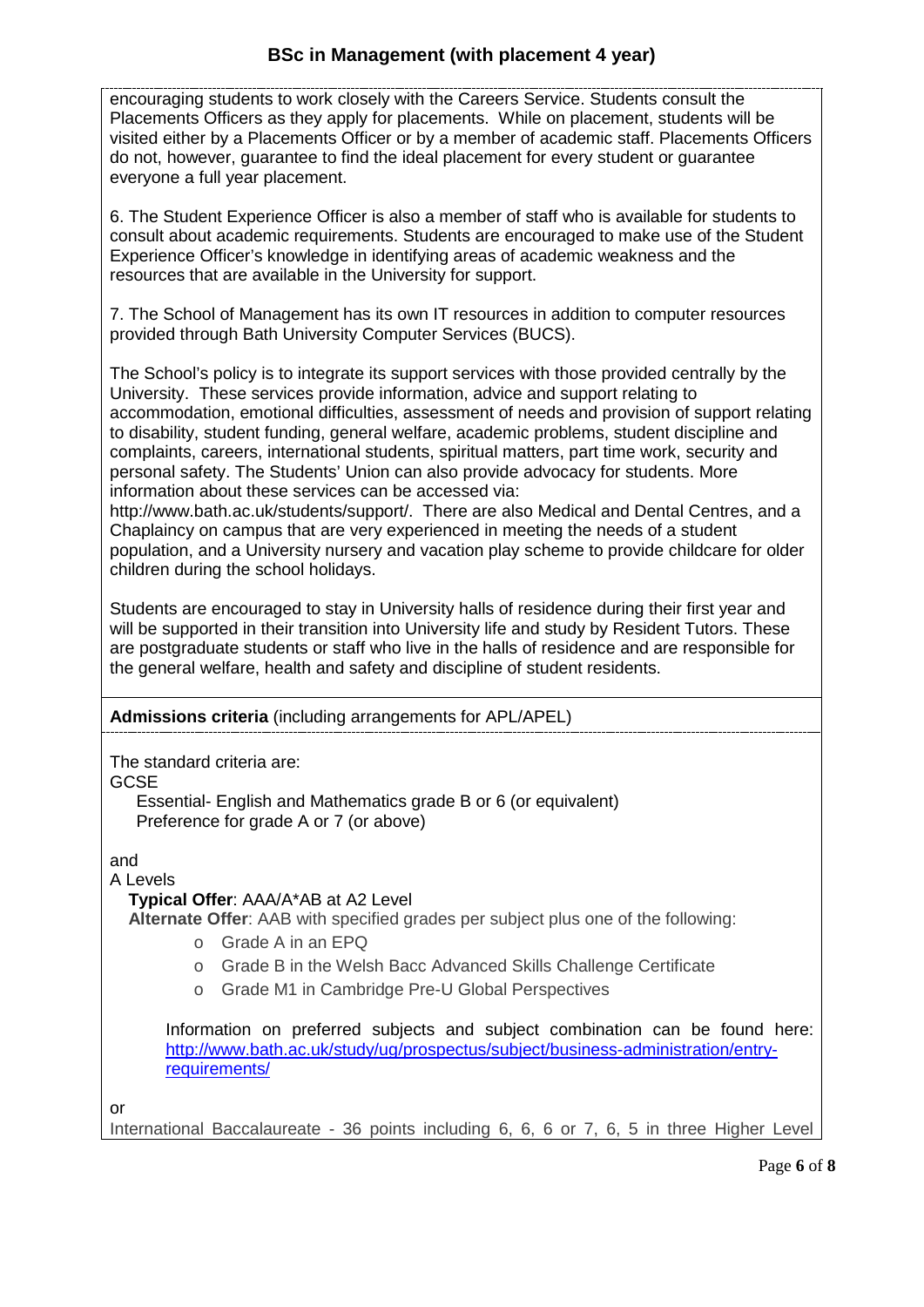#### subjects

or

German Abitur 1.8 with 13/15 English and 12/15 Mathematics

or

Alternative or international qualifications, and non-academic criterial detailed here: [http://www.bath.ac.uk/study/ug/prospectus/subject/business-administration/entry](http://www.bath.ac.uk/study/ug/prospectus/subject/business-administration/entry-requirements/)[requirements/](http://www.bath.ac.uk/study/ug/prospectus/subject/business-administration/entry-requirements/)

For non-native speakers of English a minimum grade of 7.0 on IELTS is required with all components at 7 or more.

Decisions on APL are to be taken on a case-by-case basis by the team concerned with managing the programme. Students applying for APL will be required to submit a portfolio of evidence of the achievement of relevant learning outcomes, as specified in QA45 from the University's Quality Assurance Manual.

APEL may be available to candidates with professional experience. The same process of producing a portfolio of evidence of the achievement of learning outcomes will be required as for APL.

#### **Summary of assessment and progression regulations**

The programme is fully compliant with the University's New Framework for Assessment: Assessment Regulations (NFAAR). The NFAAR describes the rules for progression from one stage of the programme to the next (including supplementary assessment, and the extent of failure that can be condoned) as well as for the award of degrees. Students taking the programme will be assessed according to these rules; further information about the NFAAR is available at http://www.bath.ac.uk/registry/nfa/index.htm - Table 1 attached to the end of this specification indicates which sections of the web-page should be consulted for each stage of the programme.

Table 2, also attached to the end of this specification, describes how the programme is structured in terms of the NFAAR – including stages. Information about Designated Essential Units (DEUs) and Designated Alternative Programmes (DAPs), and the definitions for parts and stages of programmes, are also available in the NFAAR (see Appendix 2: Definitions).

**Indicators of quality and standards** (e.g. professional accreditation)

*(For more general information on each part of the framework, click on the link)*

To assure continuing excellence in its quality and standards, the University of Bath has a quality management framework including:

- 1. A [Quality Assurance Code of Practice](http://www.bath.ac.uk/quality/cop/statements.html) and associated regulations and policies
- 2. A learning, teaching and quality committee structure which monitors quality and standards and instigates action for enhancement. For further information: **[Governance](http://www.bath.ac.uk/quality/documents/QA3-PS-Guid-QS-Gov.docx)** [Review and Monitoring](http://www.bath.ac.uk/quality/documents/QA3-PS-Guid-QS-RevMon.docx)